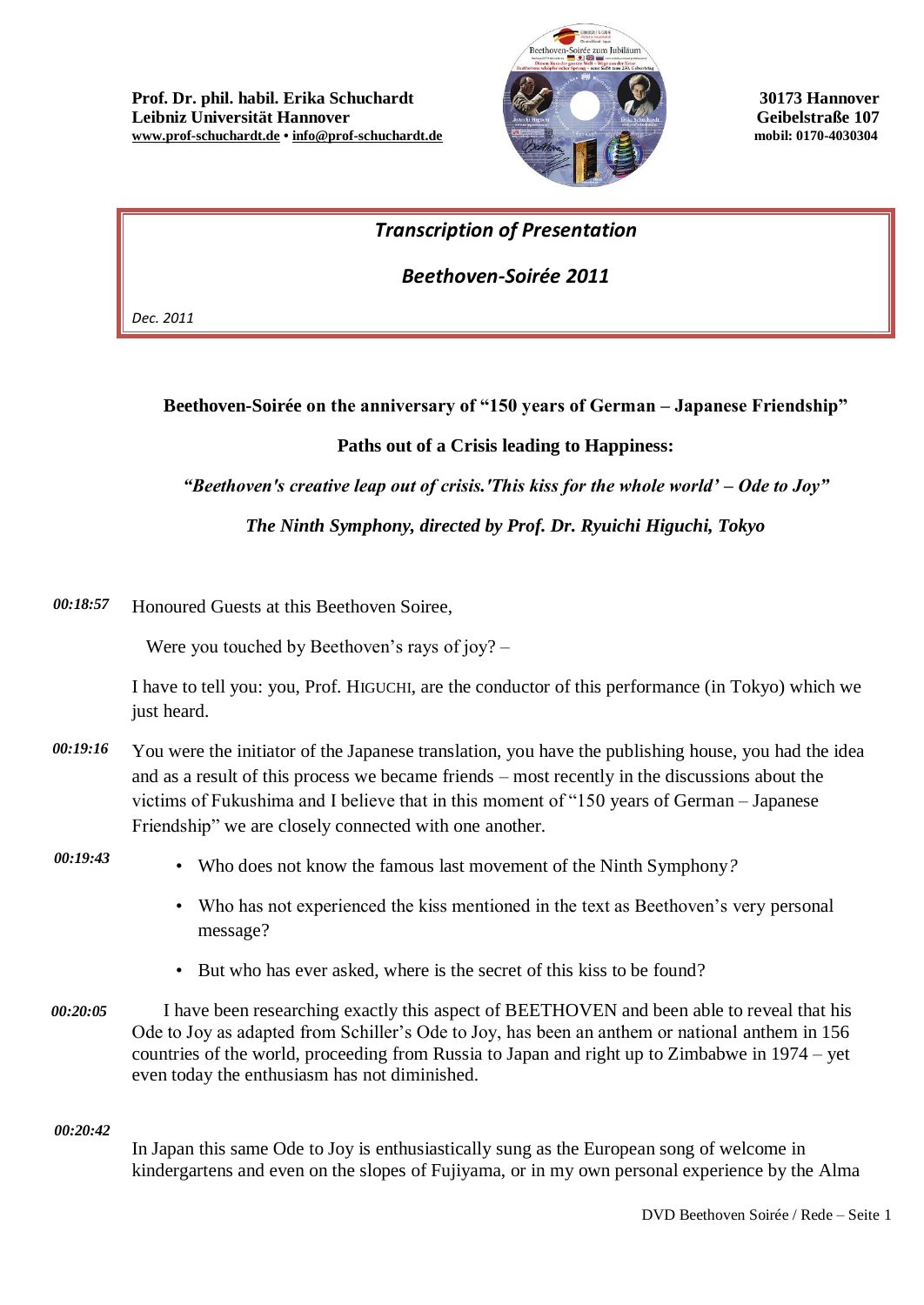Mater – before one of my presentations. Going back 200 years we have the testimony of the poet GRILLPARZER who delivered Beethoven's eulogy and who wrote:

*00:21:22*

*"A man passes with swift strides Together with his own shadow –, [...] Coming to a precipice, He takes a run, leaps, and lo! [...] others are still toiling when he has reached the goal; and where he goes others cannot follow."*

*00:21:42* We must ask today, can GRILLPARZER'S claim, "*and where he goes others cannot follow*"*,* still be maintained 200 years after its formulation?

As a result of recent research – after the analysis of 2,000 biographies from around the world – we realize that the path which GRILLPARZER could not yet recognize has become a universal path for personal development, and has been experienced by people around the world. They have been able to rise up out of despondency and UNCERTAINTY by means of the spiral path and attain active SOLIDARITY.

The problem, as Prof Higuchi has just mentioned in speaking about BEETHOVEN'S tragedy, rests with Beethoven's contemporaries, who were not capable of adopting a perspective outside of the context of their time.

Beethoven trod this path on his endless walks – he was able to make the leap despite his failures and crises:

- *00:23:01*
- There is the physical crisis: at 21 he began to notice his deafness
- There is the artistic crisis: thoughts about suicide
- The political crisis: disillusionment
- The economic crisis: he did not possess property, although he possessed a brain as he humorously responded to his brother
- And finally the severe crisis of identity: all his life he felt 'unloved' even though he would be 'loved' posthumously

*00:23:32* Therefore how was it possible for such a person to succeed? BEETHOVEN'S motto was:

*"O God, give me the strength to overcome myself!"* 

or as he wrote in his diary:

*"[...]You must not be a man like other men: not for yourself, only for others – [...]– O God, give me the strength to overcome myself!– [...]!"*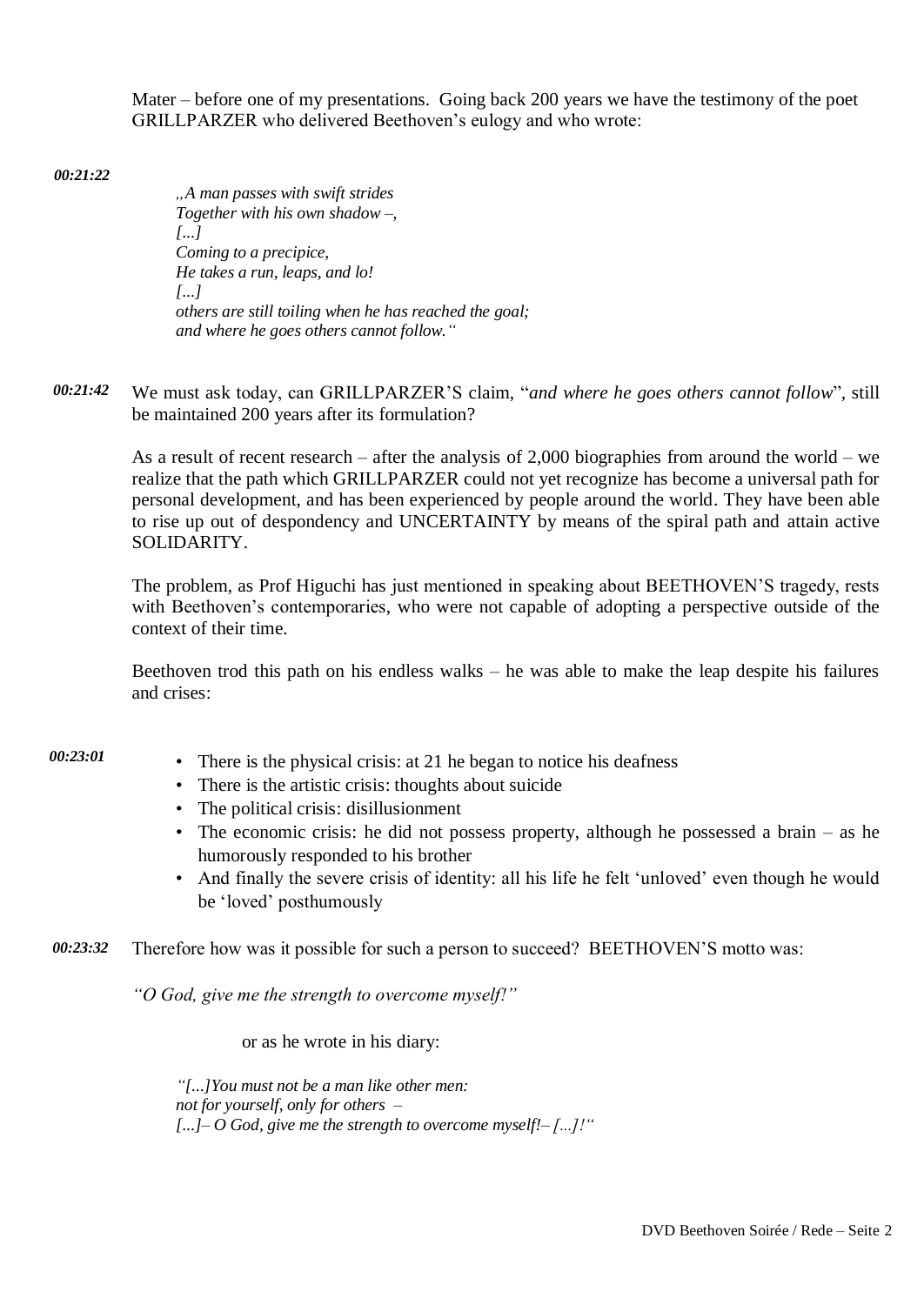- *00:23:58* In his wonderful Beethoven Frieze KLIMT represented the '*well-armed strong one'*. In this year of MAHLER's anniversary I have to mention that many attribute the personal features of this figure to both MAHLER and to BEETHOVEN. The question remains open – both were fighters, searchers, both were condemned by society.
- *00:24:20* It is important, however, to realize that the path which BEETHOVEN so successfully cleared as his personal SPIRAL PATH OF LIFE could not be taken by his contemporaries. His society was not capable of changing its perspective, to understand the standpoint of others – his contemporaries were not capable of comprehending the empathetic support needed to bring about a change and a new interlocking perspective. Society had not yet attained what we have today in the way of educational facilities – reinforced by integration and inclusion – namely doing everything possible in order to serve as a means of support.
- *00:25:11* In order to make this change in perspective more tangible I draw on the example of COPERNICUS who exemplified this change – even if somewhat overstated here – yet it makes this change in thought clearer. From a 'geo-centric or one could say an 'ego'-centric perspective with the earth rotating around its own axis to a 'helio'-centric perspective. And what this complementary path implies can be exemplified in the famous dome of the German parliament. Visitors climb up the *right* side of the dome, turn around, and descend on the *left* side.

*00:25:51* When at the opening of the new parliament I asked the architect SIR NORMAN FOSTER "*what was the philosophy behind your stone, glass and cement?*" he answered, "*There is no other path by which one can climb up to the dome and then descend*." The structure is a message in glass, steel and concrete.

In order to demonstrate that this spiral has served as a model throughout the centuries in nature, culture and technology, I will briefly give a few examples.

- Here the original spiral form of the galaxies
- The complementary spiral waves of oxidation
- Or the famous complementary spirals of DNA
- *00:26:41* Turning to the cultural area we have:
	- The entrance to the innermost sanctuary (temple) with a complementary spiral threshold
	- The third eye of the Pharaoh arising from the fire-spouting Uraeus who developed out of the spiral snake
	- And finally: the complementary spiral staircase of the minaret of the Samarra mosque

*00:27:10* In architecture we find:

- The famous 8-part path of salvation of the temple in Borodbodhur
- The Redemption Spiral for a production of Faust for EXPO 2000 in Hanover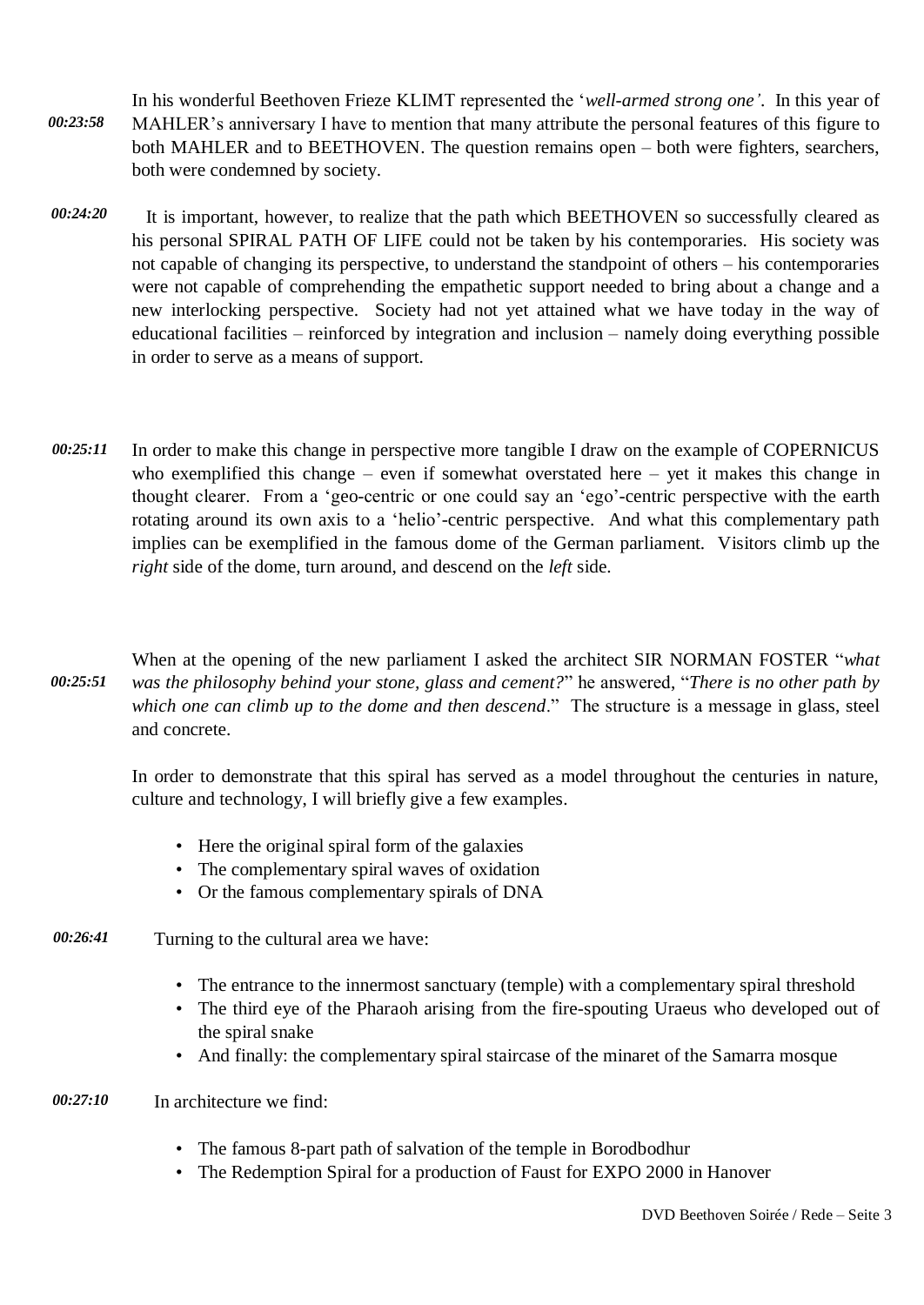- And finally the not yet built World Trade Center designed by Daniel Libeskind with the 1776 steps ascending up the Spiral Stairway.
- *00:27:38* Using this SPIRAL PATH OF LIFE I now want to refute GRILLPARZER'S thesis by briefly sketching out the background of my research. My research is based on 2,000 biographies from all over the world of which 2,300 are in German and 700 others were translated.

Included among these crises in life are the very famous biographies of:

*00:28:08*

- SCHLINGENSIEF: "*Heaven Can't Be as Beautiful as it is Here!!"*
- Or VICTOR FRANKL: "*Man's Search for Meaning"*
- KENZABURO OE of Japan: "*A Personal Matter"* or *"Tagame. Berlin – Tokyo"* And finally, not only LUDWIG VAN BEETHOVEN, but also
- JEAN AMÉRY: "*On Suicide: A Discourse on Voluntary Death*"

All of these biographies are known to you from world literature and I have been able to prove that each of these authors followed the SPIRAL PATH OF LIFE.

*00:28:44* I have divided this literature into two sorts of crises, namely CRISES EXPERIENCED DURING THE COURSE OF LIFE which are *predictable* as steps on the journey of life: birth, school, starting work, partnership, retirement, old age, death. They are predictable and can be foreseen, even you will find obituaries stating that a person "*died suddenly and unexpectedly at the age of 99 [ ...]*!"

On the other hand there are CRISES INTERRUPTING LIFE, which particularly concern us. They change the routines of our normal lives in an instant and are especially relevant for Beethoven. For the individual it could be the birth of a disabled child or childlessness, loss of a partner, loss of a job, accidents, or sickness. Collectively we would include natural disasters such as Fukushima, violations of human rights, torture, war, and terror.

*00:29:46* These crises naturally vary in nature. Looking back, you may observe that in the 1970s the concern was primarily for questions of disabilities.

*00:30:19* In the 1980s it was for long-term illnesses such as cancer and AIDS, in the 1990s it was primarily critical experiences in life such as the holocaust, the Shoah and today it is sexual abuse and environmental disasters.

To assist the reader it was important to present this research in a bibliography which presented both the *narrative perspective* – the personal stories, those of the partner, mother, father or the individuals with their specialists – as well as the *analysis of the crisis experience,* which we designate today as biblio-therapy. A book is a friend for people the world over and can substitute for a *partner in conversation*.

I now wish to invite you to accompany me through the phases of the SPIRAL PATH OF LIFE and to discover for yourselves, on the basis of historical sources, how BEETHOVEN was able to emerge victorious on his path.

*00:31:20*

Imagine for an instant that you yourself were the person affected or were connected to that person and thus indirectly affected, and received the news: you are sick, you have to consider cancer or Alzheimer's, or that the child or grandchild was born with impairments or your partner was involved in an accident and would now have to live with paraplegia. Or coming to the present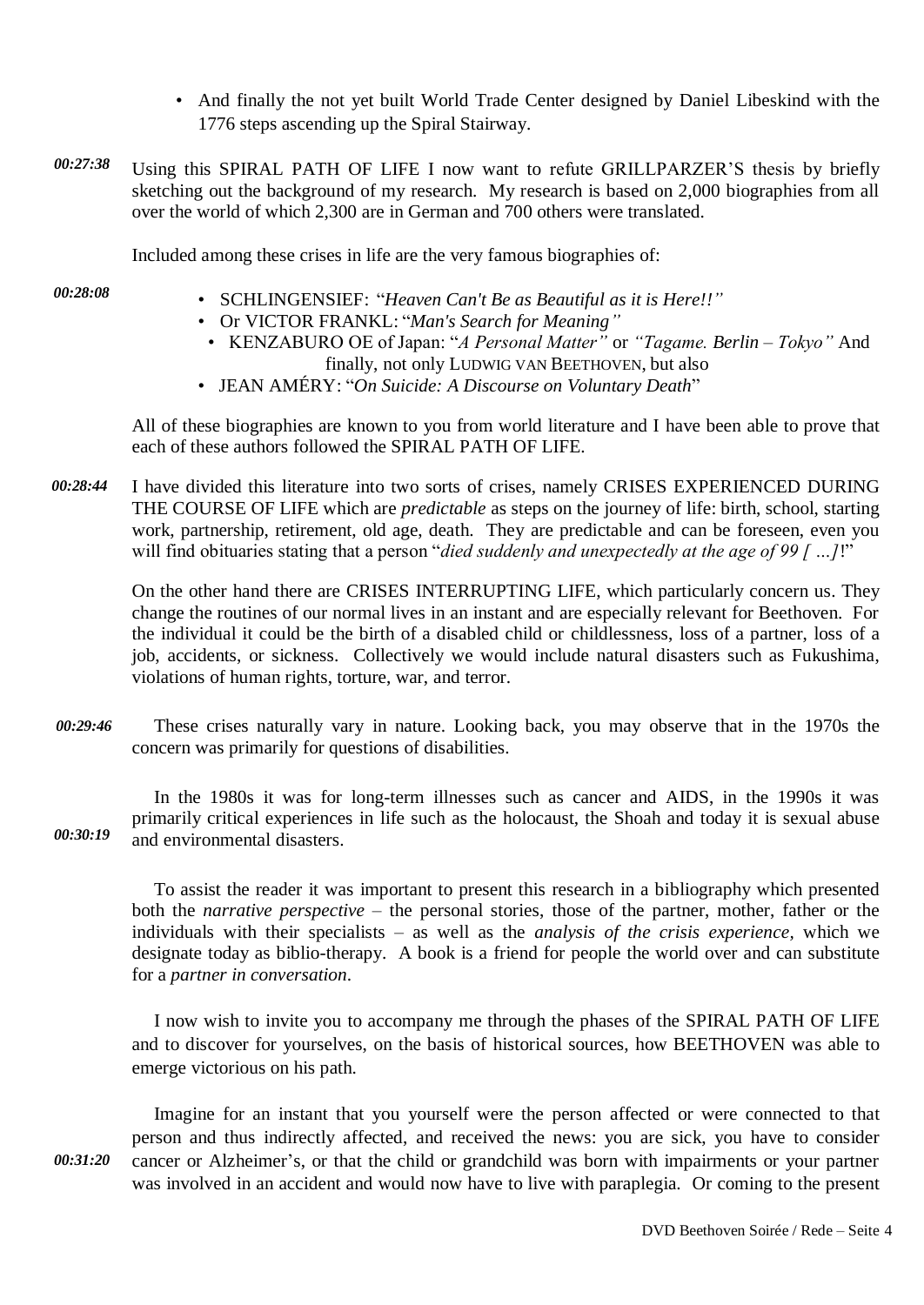time: You return to Japan from a business trip to Germany and you are informed at the airport: "*You have been orphaned. The tsunami has taken your family - your home, land and country is contaminated. You have to start all over again*".

*00:32:02* The news hits one like a thunderbolt. One responds: "*I have been crushed*."

> In a second case, normal life is dashed to pieces. The person in the 1 st SPIRAL PHASE OF UNCERTAINTY stutters: "*What..? What is actually happening…?*" –. "*Actually happening!?*", which means for the speech therapist that "*actually*" everything is happening, is in disorder and has left its normal course.

*00:32:47* Let us look at BEETHOVEN. BEETHOVEN experienced this phase – it began when he was 20. In letters expressing UNCERTAINTY to his closest friends he asked them to swear not to disclose his condition to others.

He wrote to his friend, the theologian AMENDA:

*"my dear [...]Amenda [...]! [...]your Beethoven is desperately unhappy. [...] [...]I beg you to keep the knowledge about my hearing as a secret which should be entrusted to no-one [...] I am entangled in a dispute with God and the world"*

*00:33:19* And to his friend WEGELER, who later became an physician, he wrote:

> *"Your Beethoven is deteriorating [...] now the jealous demon [...] has allotted me a bad piecee on the gameboard [...] I have often cursed my existence , my life and the Creator [...] I beg you, that my condition be revealed to no one, not even the Lorches [ie. Eleonore, Wegeler's wife and her family] – this is a secret that I entrust only to you."*

*00:33:53* This UNCERTAINTY about his physical deafness was just one of BEETHOVEN's concerns – psychosocially there were many more UNCERTAINTIES. Let us look at the sources.

There was the lack of clarity about his birth, age and origins.

Up until his death he would not recognize his birth certificate and he said "*This does not belong to me. It applies to my brother, I am not his substitute.*"

*00:34:21* As for his age, he never knew how old he was – his father continually made him younger. Here you can read that the ten-year-old wrote the *Variations on a Funeral March –* on the score is written *"âgé de dix ans"* – although he was already 12. Then there is the song of the ten-year-old boy – *"JAN, du bist da"* (i.e. just the age of the 10-year-old BEETHOVEN) –. At the age of 10 he wrote his first song with the text "*To a baby – you do not know whose child you are*". He did not know who his parents were. He could not believe that he was the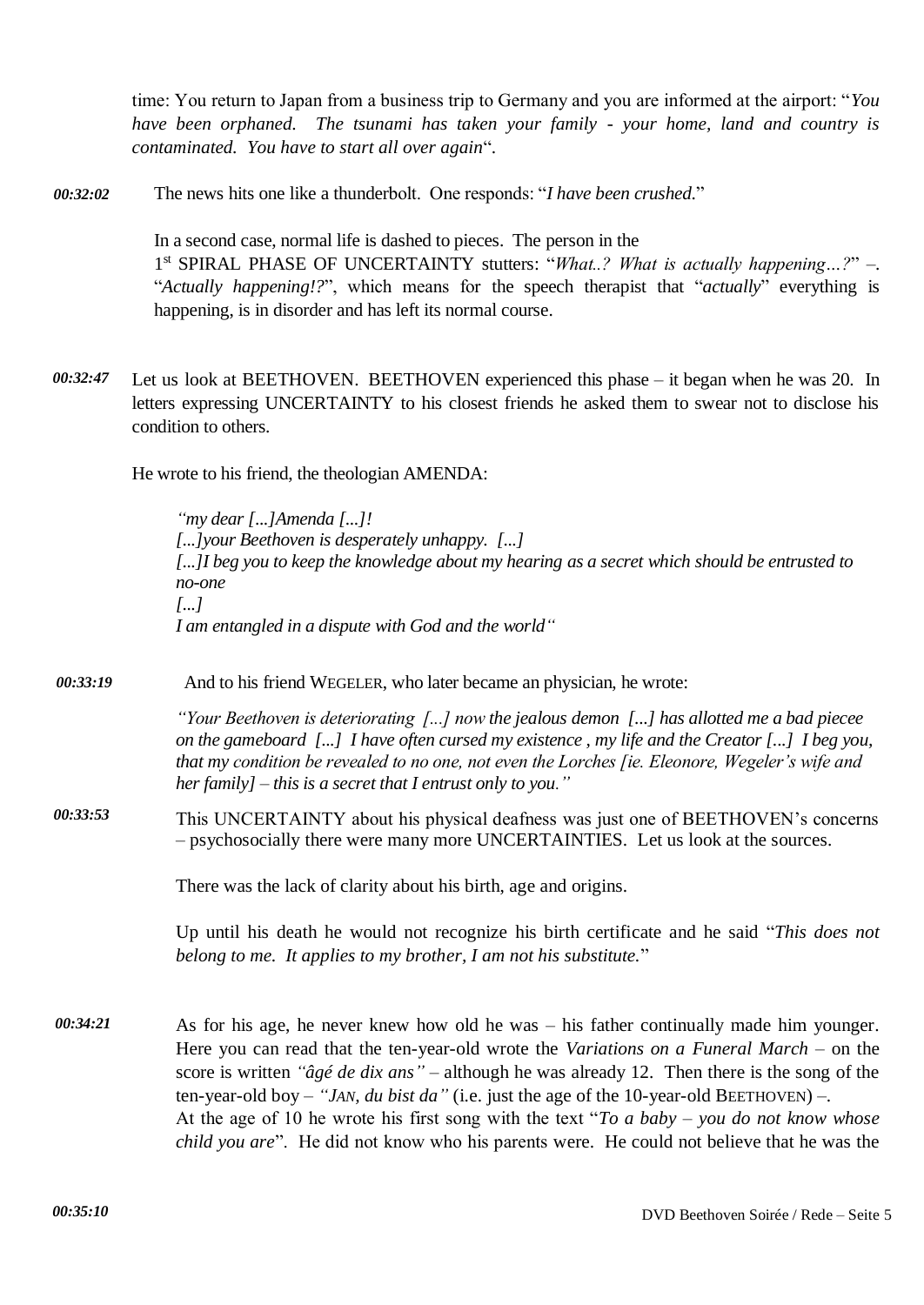offspring of his alcoholic father and he believed that he was descended from the imperial family.

This double UNCERTAINTY was symbolic of his life. Our pianist CONSTANTIN BARZANTNY has written with respect to my book: "*The Hammerklavier sonata, the longest monologue in piano literature, is Beethoven's spiral path of life in 8 phases"* 

And he has recorded this performance for us.

Let us now listen to the  $1<sup>st</sup>$  spiral phase in the first movement of the Hammerklavier sonata *(Allegro*, introduction of the main theme):

 $\rightarrow$  Audio. Text of the pianist:

- *One can analyze the Hammerklavier sonata as a complete series of all the spiral phases. The spiral phase of Uncertainty stretches throughout all of Beethoven's first movement. Here at the beginning he attempts to be the unconquered strong fighter as we know him. {bar 1-4} 00:35:42*
- *00:36:07 But then he wanders off into a bitter conflict of polyphonic voices out of which he can only free himself with difficulty and will power, enabling a return to the point where the struggle began. {bar 5ff.}*

*00:37:09 Beethoven then swings from one positive major tonality into the next section. The second theme really ought to be in F major, if the rules for a sonata main movement had been followed. Beethoven however avoids this key, he denies it as he continues with the combative D major – which then leads to a joyful G major. {bar 37}.*

- *Even in the reprise he leaves the main key of B flat major in the first thematic complex but then seems to get completely lost in G-sharp major. {bar 249ff.} 00:38:00*
- *Only by turning to a key that Beethoven called the "black" tonality – B minor – can he achieve a breakthrough after bitter struggles, returning to B flat major, as if nothing had happened. But the breakthrough had been achieved. {bar 267} 00:38:36*
- *00:39:14* Inevitably the stage of CERTAINTY arrives, the 2nd SPIRAL PHASE:

*"Yes … but that can't be true …?"* The head says "*yes*" but the heart answers "*no*", because that cannot be, that must not be the case.

*00:39:34* BEETHOVEN – restricted by his own vow not to speak about his condition – confided in his own will and testament. It does not have a title – only an address to his "*brother CARL*" followed by a blank space, because he was not reconciled with his family. It begins: "*Oh you men who think or say that I am malevolent, stubborn, or misanthropic … how greatly do ye wrong me, you do not know the secret causes of my suffering*."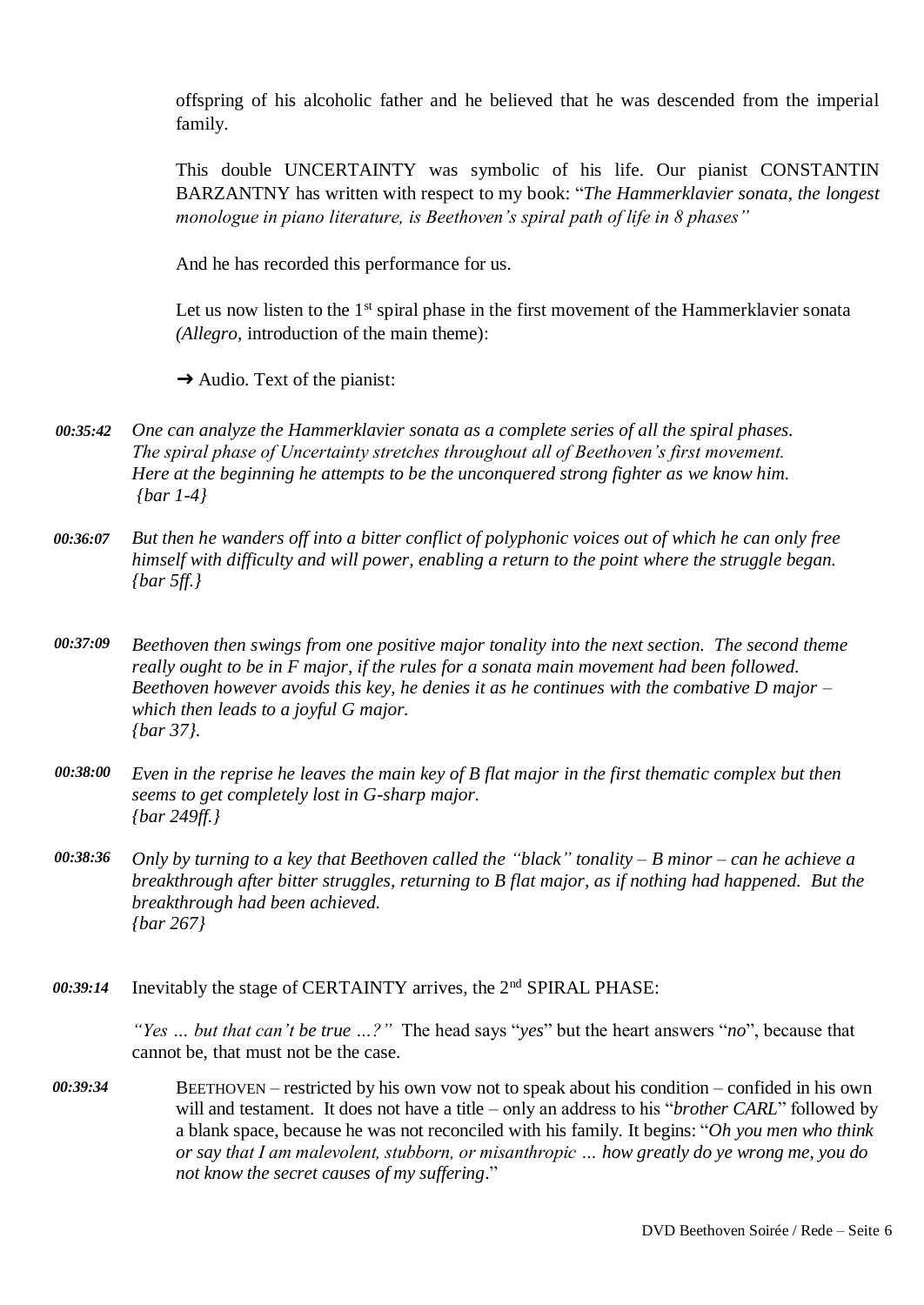In his will Beethoven described his suffering within his own society of 200 years ago: "*[...]My misfortune is doubly severe from being misunderstood. [...] I must live as if exiled [...]*.

*00:40:38* The doubting had grown so strong that he had fled to Heiligenstadt where he wrote his will. But the most important feature of this testament is the final sentence, which appears upside down, because it was written after the two-page document had been folded. Here I have turned it around so you can read the lines:

> " *[...] O Providence, grant me but one day of pure joy (underlined) – " for me [...] – never? No - o, that would be too hard*."

*00:41:19* And we recognize and know today that the 28-year-old Beethoven needed to wait until his 56th year of life – almost 28 years – until his Ode to Joy could be brought forth through the process of overcoming his crises.

> That BEETHOVEN suffered bitterly in his conflict with his own society can be comprehended with the rule of irrelevance: "*always to continue on; not ever mentioning how it was in reality*".

- *00:42:13* Thus as he walked through Heiligenstadt with his pupil RIES, his companion remarked: "*Did you hear the shepherd's flute?*" BEETHOVEN said "*no*" to which RIES replied: "*That was nothing – I didn't hear anything either*." BEETHOVEN wrote in his diary: "*What a humiliation!*" and described this occurrence – with some reserve – without mentioning RIES. And RIES and Beethoven's society also had to wait 35 years before recognizing the spiritual change exemplified by Copernicus – until Ries could reveal the truth in his biography of Beethoven, published ten years after Beethoven's death.
- *00:42:36* These persisting occasions of denial, suppression and repression resulted in BEETHOVEN being continually misunderstood so that he had to make amends with gifts of reconciliation. He gave his friend AMENDA a string quartet and wrote: "*Let this be a remembrance of our friendship*".

He gave his friend BREUNING a lovely miniature painting on ivory and wrote:

"*Behind this painting [...] be forever hidden what stood between us for so long*."

If the person concerned has a companion at the time, he or she can DISCOVER OR HEAR THE TRUTH IN SMALL DOSES. If there is no companion, there is no alternative to the BRUTAL EXPOSURE OF THE TRUTH. This is realized in the 2<sup>nd</sup> movement of the Hammerklavier sonata (*Scherzo*) as follows:

 $\rightarrow$  Audio. Text of the pianist:

*00:43:35 In the scherzo Beethoven jumps and springs around like a youth only to be forced down once again after 7 instead of the usual 8 bars into miserable depression. {Takt 1ff.}*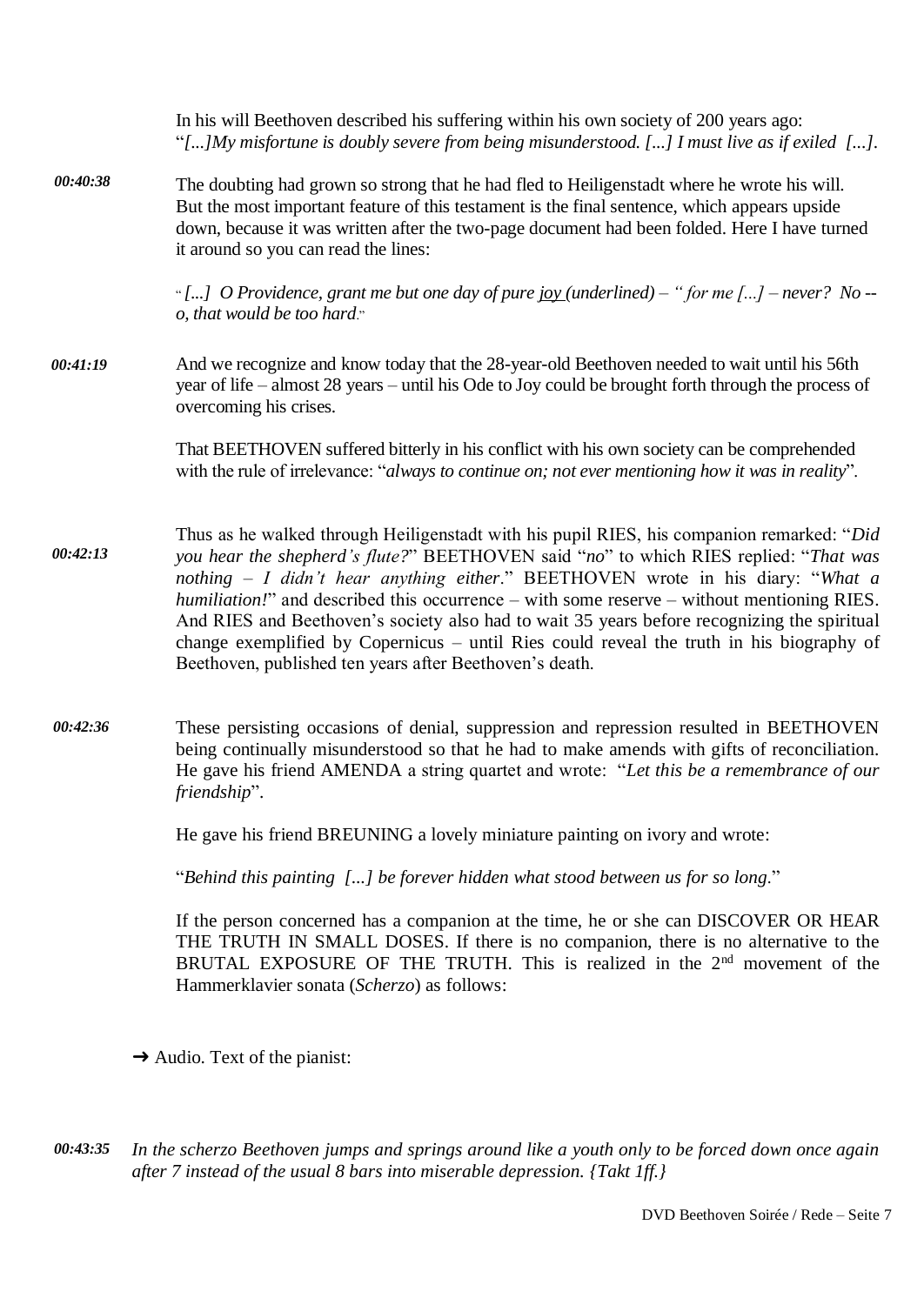- *Beethoven places the stresses in the wrong places. The passages become almost 'beat-less'. One can hardly determine where the first beat of a bar is. {bar14ff.} 00:44:03*
- *He continues this for the whole movement. . 00:44:25*

It cannot be avoided that the person experiencing the INITIAL STAGE directed by the head, will sooner or later, as a result of the pressure of repressed emotions, break out into an emotionally irrational explosion of aggression: he or she will cry out "*Why me … ?"* One never asks: "*why shouldn't it be me ..?"* And as a result, BEETHOVEN broke out into irrational aggression; he was a master at this – against anything which might arise, because the true source of the aggression, his deafness, could not be reached.

- *00:45:14* And now I would like to ask you, where have you left your aggression? Then your smile shows me that you carry the knowledge of this secret in yourself. I can only reveal my aggression where I am loved – in a space from which I will never be excluded – and therefore it is my deep conviction that: AGGRESSION IS AN EXPRESSION OF LOVE!
- *00:45:48* BEETHOVEN provided us with innumerable such "proofs of love". One of them has become known as the "Teplitz incident". Here you see BEETHOVEN at the spa with GOETHE, who respectfully bows his head while BEETHOVEN strides proudly erect through a group of the imperial family.
- *00:46:12 00:47:14* Likewise demonstrating that "Aggression is an Expression of Love", BEETHOVEN was able to ban his closest friend and pupil RIES, his patron LICHNOWSKY and the mother of GRILLPARZER from ever listening to him while he lived! And what was the reason? After RIES had heard BEETHOVEN compose he visited LICHNOWSKY and reported that "*He has just composed a wonderful work*"; LICHNOWSKY asked "*then play it for me*" and RIES complied. Wishing to surprise BEETHOVEN, LICHNOWSKY played it for him the next morning. BEETHOVEN felt betrayed: "*You are stealing my ideas!"* – and RIES could never listen to him again. When LICHNOWSKY approached him and said: "*I was the instigator; I made him do it; Ries played the music for me in the evening*", BEETHOVEN then banned LICHNOWSKY from listening and he would no longer perform at his receptions or concerts.

And finally a third example: GRILLPARZER's mother. She lived in Heiligenstadt in the same house as BEETHOVEN with a common stairwell where she would listen to him playing the piano. Upset, BEETHOVEN would never again play the piano in Heiligenstadt. The most famous example of aggression is the hole torn in the *Eroica* score, when BEETHOVEN cried out: "*Napoleon, to whom I dedicated a symphony on 'Freedom, Equality, and Fraternity' – this upstart has crowned himself emperor*" and ripped out his name in anger. We can hear the 3<sup>rd</sup> Spiral Phase in the Hammerklavier sonata.

- $\rightarrow$  Audio. Text of the pianist:
- *00:48:04 At the conclusion he falls into a fit of anger – alternating between B flat and B – these contrasting notes – then he pounds aggressively on the B flat. {bar 160ff.}*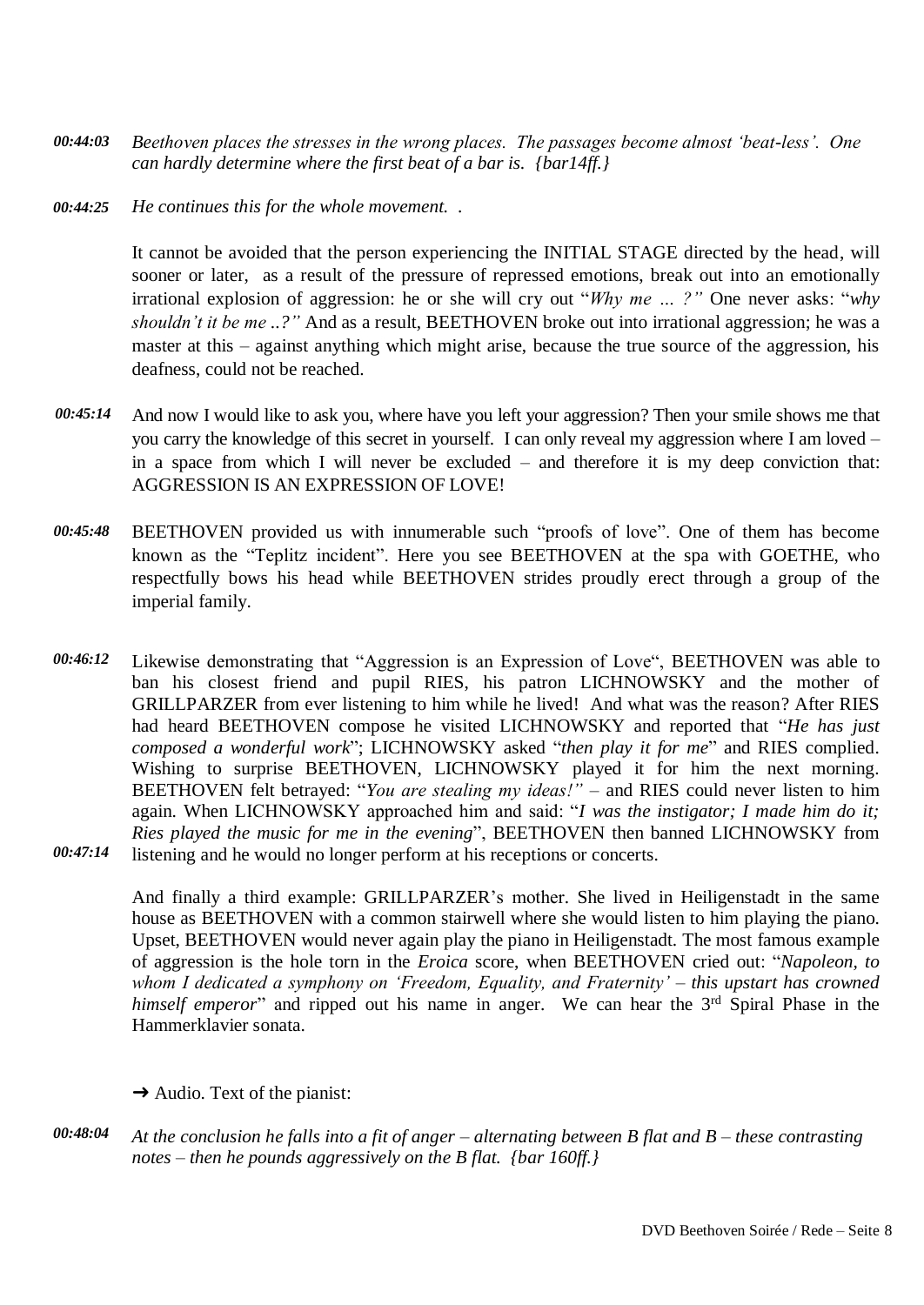- *At this point he attempts to smile a bit, as if nothing had happened. But one notes what is happening. 00:48:27*
- *00:48:36* It is part of the course that parallel to the aggression the phase of NEGOTIATION is developing: "*if…, then must I...?*" One deals with physicians, with miracles, with God. One goes shopping in the WAREHOUSE OF MEDICAL REMEDIES. BEETHOVEN also went to Teplitz, to Heiligenstadt and to Marienbad and endured all the treatments – negotiating with MIRACLES. In his search Beethoven invented fictional dialogues. He was plagued by imaginary persons, writing to his physician: "*Doctor locks the door to death, death, notes (=money) save from distress …")*
- *00:49:22* That was the bitter argument with his physician to whom he went for treatment. Much more dramatic were his manipulations in creating a substitute love with his nephew CARL. The documentation dealing with this long legal process takes up meters of space, in which he maintained that he had obtained the sole right of bringing up his nephew from his older brother on his death bed – to the exclusion of the mother.

#### *00:50:11*

BEETHOVEN became so angry that he wrote: "*He is already an utter good-for-nothing – my love for him has disappeared, he needed it, I don't need his*."

One has to ask – when someone says such a thing, what was left unsaid? And eventually BEETHOVEN concluded: "*Everybody knows that what I said isn't true*". The tragedy of the whole process was that the moment he succeeded, CARL attempted suicide. BEETHOVEN died eight months later.

This is expressed in the Hammerklavier sonata (3rd movement *"Adagio")* as follows:

### *00:50:42*

- *Now the composer wants to have his impressions confirmed and in the slow third movement he holds one of the longest and most profound monologues in piano literature. It lasts 20 minutes. Everything that depresses him is put on the table. Each of the tonalities, whether major or minor, is delved into and tested with respect to its truthfulness. Even a tonality that doesn't really exist which can only be expressed in notation by means of reconstructions, D sharp major - is drawn upon. 00:50:57*
- *One often has the impression that Beethoven has finally found his peace with one or the other of these thoughts – usually in the G major of joyful childhood memories or the F major of the hightest intellect and spirit – but just when one thinks that he can finally bring the piece to a conclusion, thoughts of dissatisfaction once again unsettle the composer. He NEGOTIATES between the tonalities. {bar 146ff.}. 00:52:50*

 $\rightarrow$  Audio. Text of the pianist: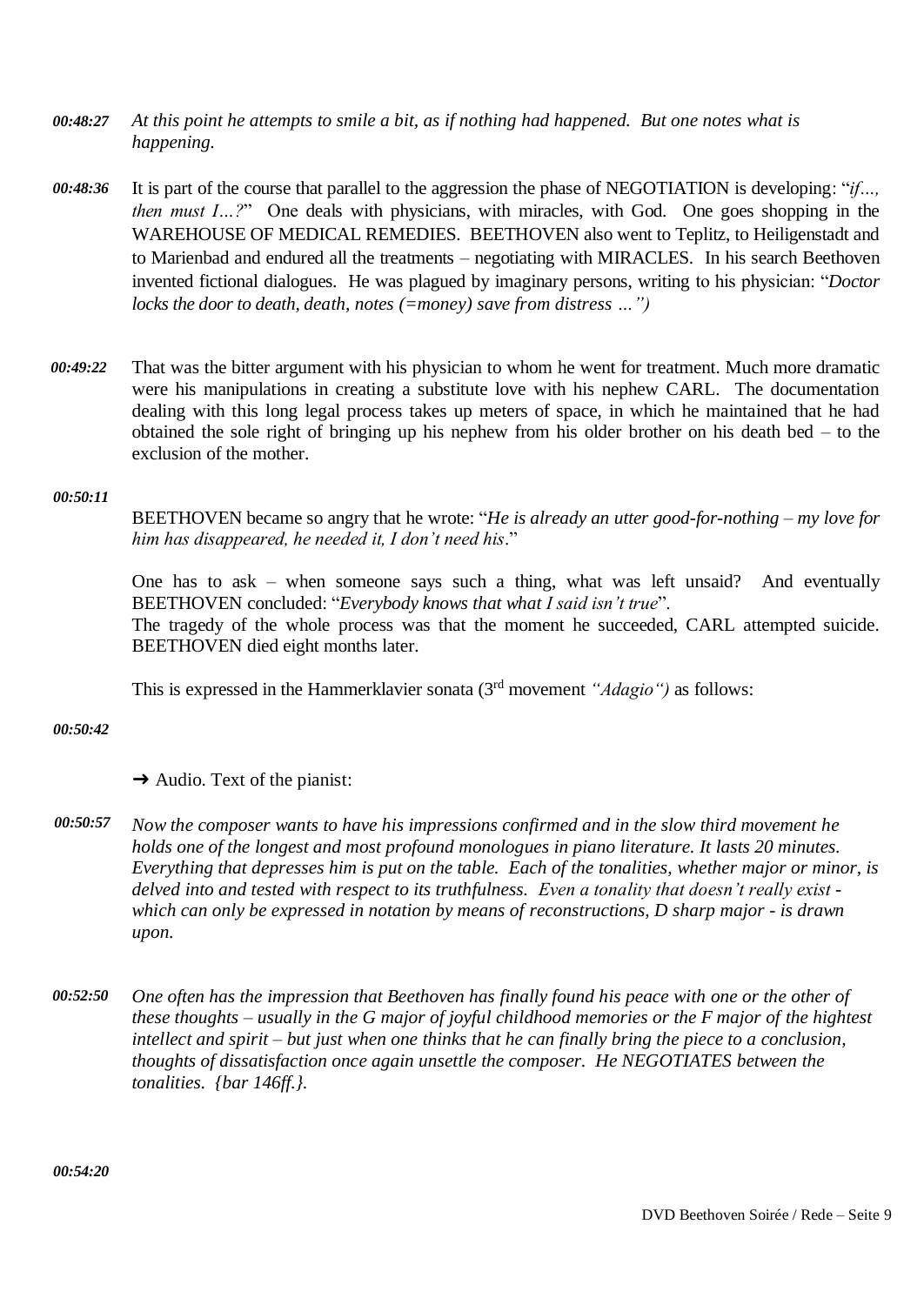As part of the course DEPRESSION (5<sup>th</sup> SPIRAL PHASE) sets in, as if in mourning: "Why ..., *everything is meaningless …*" It is well known that LUDWIG VAN BEETHOVEN was haunted, even as a youth, by thoughts of death.

- His *Funeral Cantata* (disappeared), composed at the age of 10
- *Variations on a Funeral March* of the "ten-year-old", but actually 12<br>• *Christ on the Mount of Olives*
- *Christ on the Mount of Olives*
- The *Gellert Lieder*
- The famous *Funeral March* in the *Eroica*
- The chorus of prisoners in *Fidelio*
- The Schicksalssymphonie (Fate Symphony)
- *00:56:05* All these examples have the victory of the hero through his own death as a theme. Next to the death motif, a central theme was 'unrequited love'. Twenty-eight 'snubs' or rejections of his proposals have been documented and it is still an open question as to whether the famous letter to the '*immortal beloved'* was written to an imaginary lover in the process of overcoming crises. It is unusual that this letter does not include the name, place or address of the recipient. The literature on this letter takes up meters of shelf space. We found the original together with the Heiligenstadt Testament in his writing desk. We live in the age of the copy shop. Who copied this letter  $-$  if it was then copied? – Does one give a love letter to a copyist? And since we now know that BEETHOVEN didn't write his testament in order to distribute his property but rather to justify his "*Oh you men who think or say that I am malevolent, stubborn, or misanthropic […]*," then was the letter written to justify what troubled him? Let's remember that *Fidelio* was a lover. *00:55:02*
- *00:56:48* The darkness of the mourning process can be exemplified in the painting by the artist DORELL DOBOCAN, who created this image while his wife was suffering from a brain tumour and he was on a hunger strike in Romania. And I believe he presented it to me so that it could be used on the cover of my book "*Why me …?*" of which you, MR. RUPRECHT, were the publisher. You recognized the darkness of the portrait with the face radiating out of the darkness with a diagonal of hope. The lips are ready to speak, the eyes half open while passing from the INTERMEDIATE STAGE OF DOUBT, the rudderless emotion, into the final stage of mutable, self-paced ACCEPTANCE (6<sup>th</sup> SPIRAL PHASE). This is expressed in the Hammerklavier sonata as follows:
	- $\rightarrow$  Audio. Text of the pianist:
- *00:57:50 After negotiating unsuccessfully between the positive G major tonality and F sharp major, Beethoven falls into a deep depression. He recalls the beginning of the movement – only this time it is darker and more lugubrious. {bar 166}*
- *At the end he attempts again to establish a small glimmer of hope by playing the sad chords and then he introduces this very tender F sharp major tonality. 00:58:42*
- *00:59:38* The sufferer is in the dark at the base of the well but now he has a foundation under foot. He can independently push himself up and search for his own path. This is the  $6<sup>th</sup> SPIRAL PHASE$ STAGE of ACCEPTANCE, "*I can now see …!"* One doesn't look back at what has been lost – "*Lot, do not turn around*" (Old Testament) – but one is only concerned about what remains and what can be achieved with this. ACCEPTANCE is never a positive agreement but it is the stage of becoming mature, a tightrope walk, proceeding right up to the border and daring to take the next step.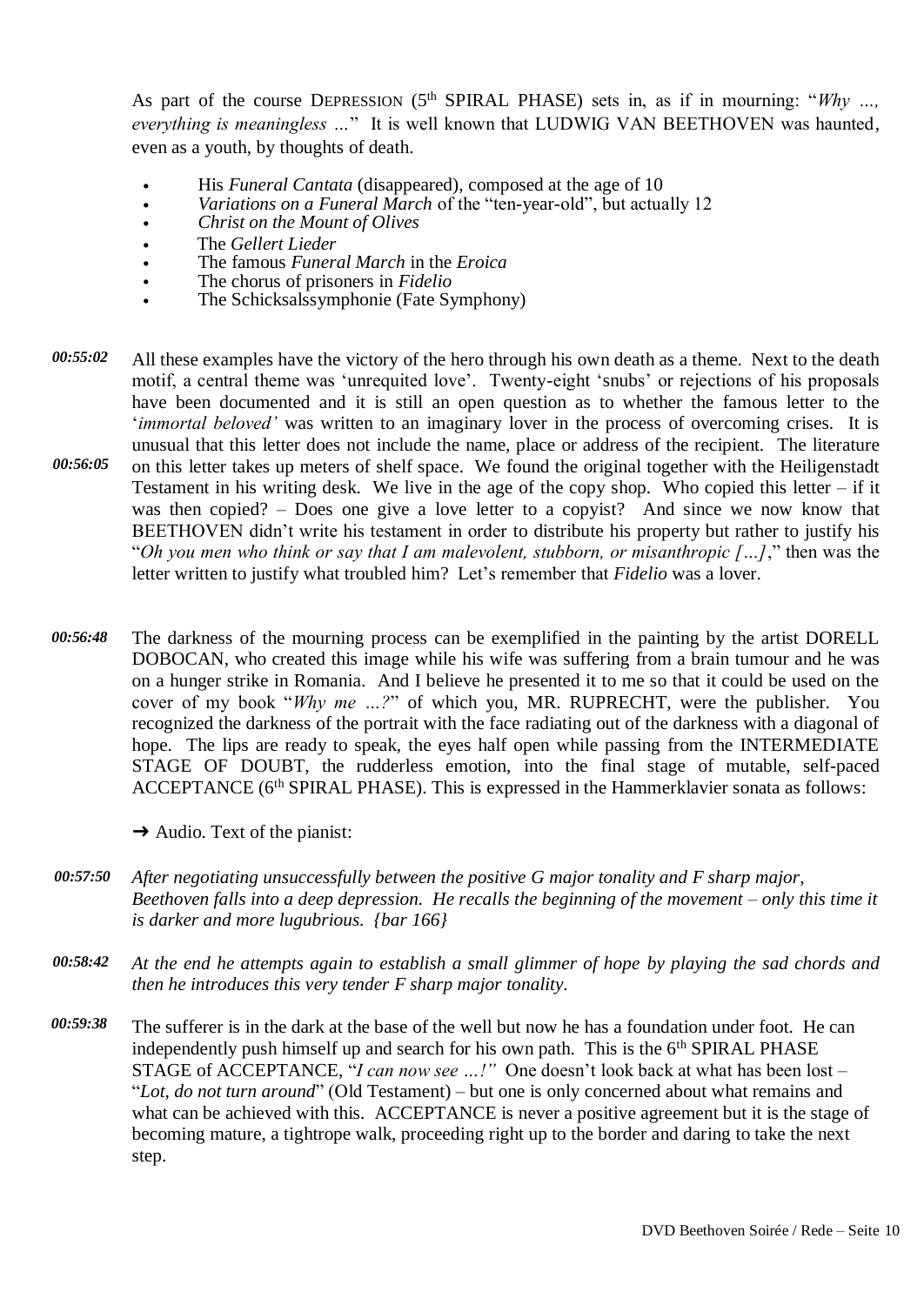*01:00:33* For BEETHOVEN it appears that he reached this ACCEPTANCE on realizing the meaning of his suffering. Therefore he wrote to COUNTESS ERDÖDY, also a sufferer: "*We were both born with the endless spirit for sorrow and joy*" adding: "*It can also be said that we have been blessed with joy through sorrow*".

Here he is presented alone with his deafness on a different environment: *Beethoven beside a brook composing the Pastoral Symphony*. He made fun of himself: "*I never come without my flag (my notebook)*" and then said: "*You will ask me where I get my ideas ... they come unsummoned ... which are translated … by me into tones that … I set down in notes*." This was ACCEPTANCE for Beethoven – being alone. In the Hammerklavier sonata this state of mind is represented as follows: *01:01:14*

 $\rightarrow$  Audio. Text of the pianist:

- *This acceptance figures in the introduction in that Beethoven turns to the pastoral F major tonality which he had previously consistently avoided in the first movement. The key has here the effect of redemption. {bar 1ff.} 01:01:53*
- *01:02:34 At the end of this introduction he even accept his weaknesses as a kind of limping, which this time he humorously makes light of. {bar 10ff.}*
- We already see here that he is progressing, because the weight of the process of overcoming has lessened – we no longer looks back but rather ahead in the direction of ACTIVITY. One can express this either in works of art or in the foundation of institutions at regional, national or international levels. Therefore it is no accident that BEETHOVEN upon reaching the  $7<sup>th</sup>$  SPIRAL PHASE, i.e. ACTIVITY, is said to have spoken the famous sentence which I have written in Japanese because it is simpler: *01:03:15*

"*The crosses people have to bear in life are like the crosses (sharps) in the music – they raise us up!*"

*01:04:04*

We can recognize how this double cross is experienced when we look at the EDVARD MUNCH's painting "*The Cry*", an autographical cry, or one could think of "*The Ugly Duckling*" by HANS CHRISTIAN ANDERSEN, an autobiographical tale. Finally there are the "*lively stuffed animals*" created by MARGARETTE STEIFF despite her disability, which travelled as cultural ambassadors to places as far away as Kyoto.

This ACTIVITY can be heard in the Hammerklavier sonata in the fugue of the fourth movement:

- $\rightarrow$  Audio. Text of the pianist:
- *BEETHOVEN chooses a fugue for the last movement. Why? Actually a completely different movement should appear at this point. But a fugue is easily recognized as a form involving a polyphonic conflict between several voices which are equal yet independent of one another. As a consequence, there is no strict sequence of tonalities – as is usual in the sonata form – each tonality is equal, each voice is equal. The fugue is therefore the form of equality. {bar 10ff.}. 01:04:42*

*01:05:55* We now come to the final 8<sup>th</sup> SPIRAL PHASE of SOLIDARITY: "*We'll get through this together…!"*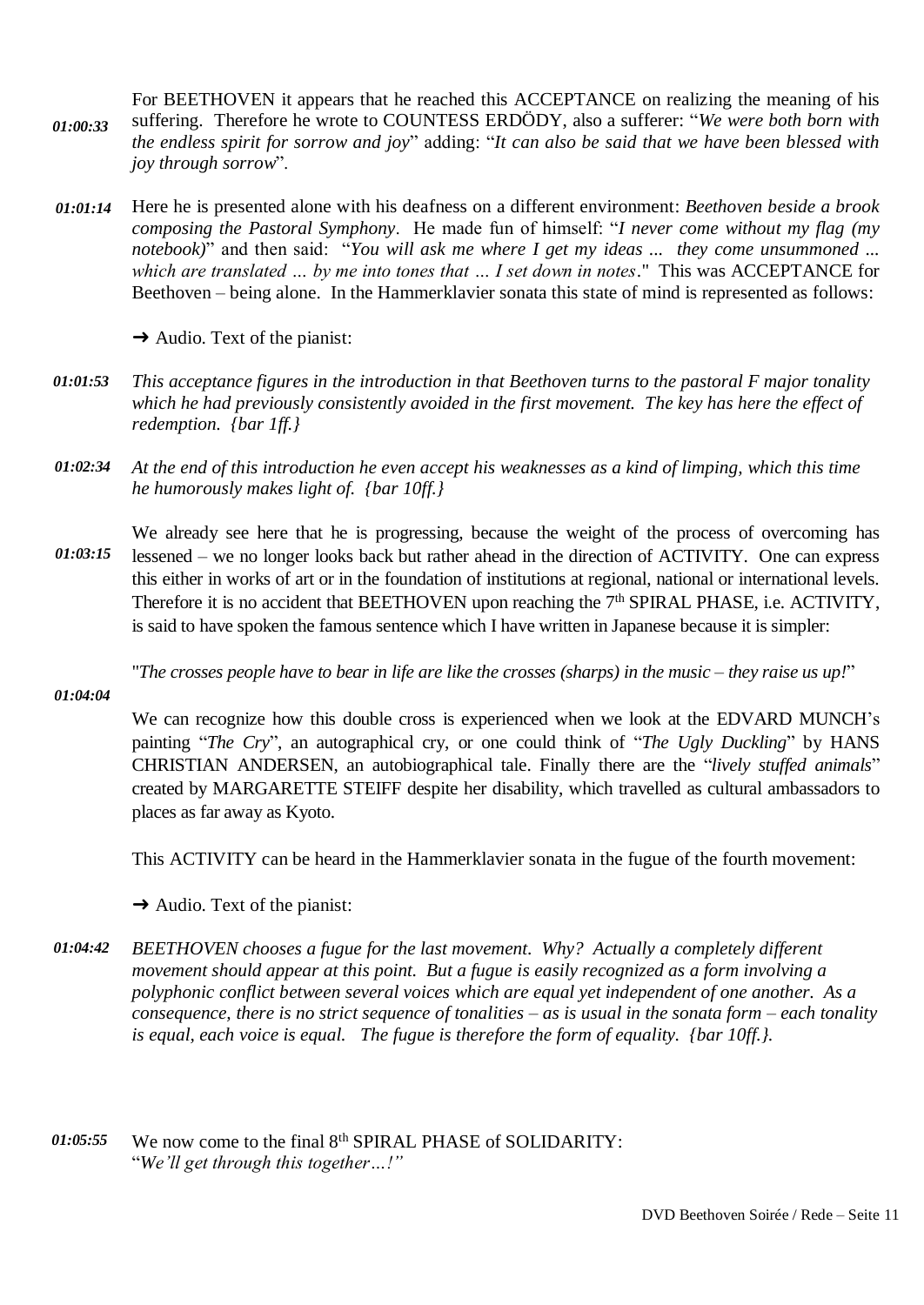It is now no longer a matter of observing one's own personality but rather of what can I do for society. In this phase BEETHOVEN not only wrote his *Ninth Symphony*, the last string quartets and the *Missa solemnis*, he also experienced the SOLIDARITY of reconciliation. BEETHOVEN did not receive SOLIDARITY from his society, rather he created it himself with his art – through 'reflection'. You can recognize this in his autograph scores, as in the score of the *Ninth Symphony* – in which he made marginal notes, writing: "*Oh friends, not these tones!"*

*01:06:45* The friends – they are not there – they are imaginary – but Beethoven imagines them and exclaims: "*Let us raise our voices in more pleasing and more joyful sounds*!"

He adds: *"Be embraced, millions".* These millions do not exist in reality but his conviction is so intense that he addresses them. And finally there is his jubilation – as represented in this caricature – it was so great that he breaks all the rules of music history and transforms the category of the symphony into vocal music. In the margin he wrote: "*ha, this is it (!). I will myself sing Joy, beautiful spark of the Gods…*"

*01:07:31* And what is equally astounding – I am so grateful to CONSTANTIN BARZANTNY for bringing this to my attention - in the last 12 bars of the Hammerklavier sonata we find the 8-phase SPIRAL LEAPS of the jubilant BEETHOVEN.

 $\rightarrow$   $\Box$  Audio. Text of the pianist.

- *At the conclusion Beethoven compresses the whole sonata into a 12-bar formula with the octave trills springing upward from out of the deep, followed by a leap downwards, in order to jump up to an even higher octave trill. Rising chromatically he repeats the spiral movement to higher and higher levels as if he wishes to say that life might be difficult but he will strive ever upward as in a spiral. One should never give up. 01:04:42*
- *01:09:03* Commenting on the ultimate expression of joy which developed in the 28 years from the Heiligenstadt Testament to culminate in the *Ninth Symphony* and the Hammerklavier sonata, musicians have written:

 ANNE-SOPHIE MUTTER: "*Ludwig van Beethoven's embracing thought have given me very much strength*" or

 MASUR: "*Ludwig van Beethoven – for me that is to experience happiness, for me a miracle*

### $\mathbf{D}$

- *01:09:30* But I wish to once again emphasize that BEETHOVEN'S spiral path of life is also to be found in the visual arts:
	- Spiral Labyrinth in the Cathedral of Chartres or
	- Spiral Path, Judgment of Hell, Frieze of DANTE'S Divine Comedy, an 8-phase spiral path of enlightenment
		- 8-phase Spiral Path of Knowledge, Jesus in the Temple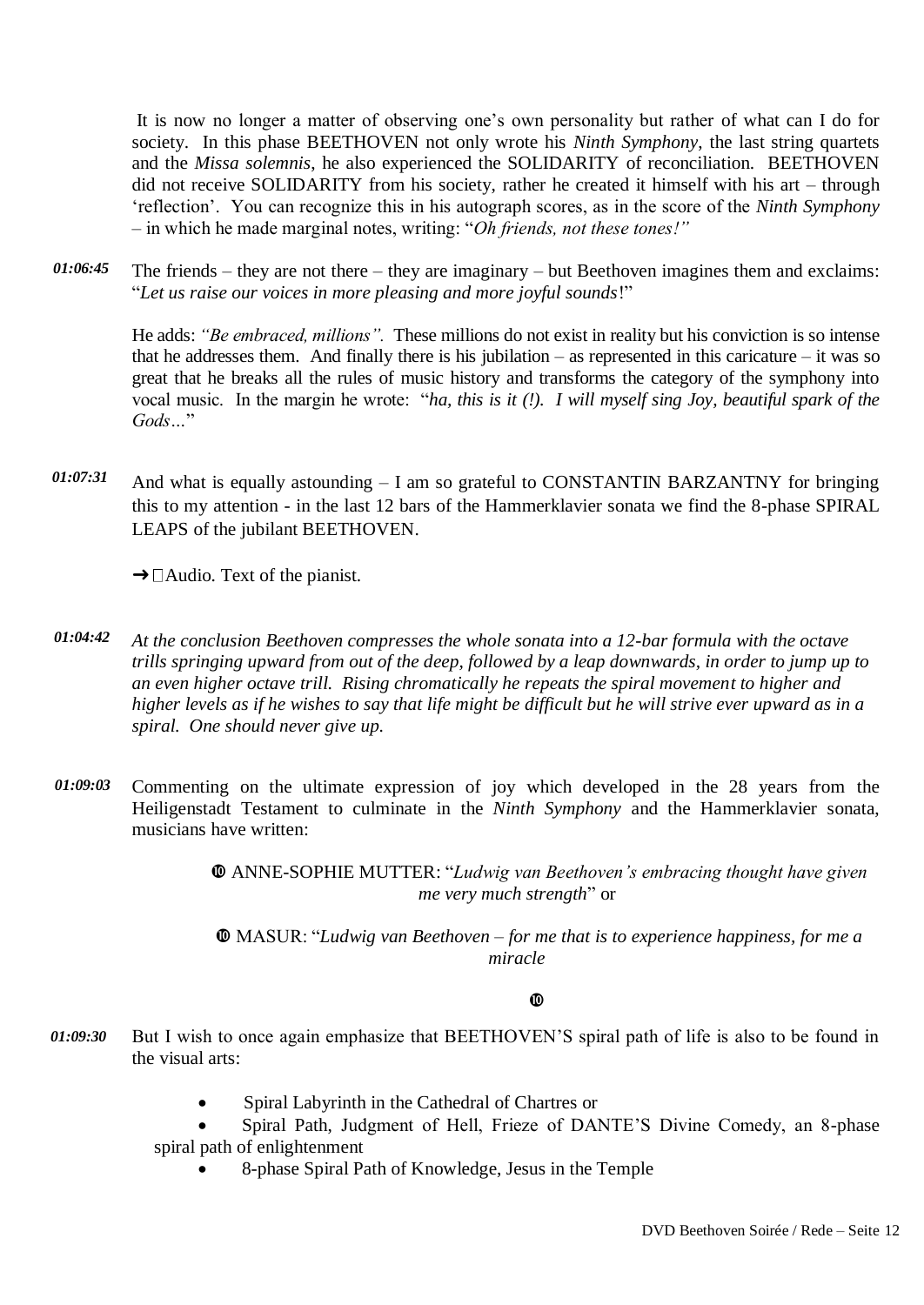• The threads forming spirals around the face of CHRIST, in the kerchief of Veronica radiating out from the oldest, most archaic sense organ, the nose, which unites the past, present and the future

• The 'Starry Night' created by Vincent van Gogh, who before his death again represented the heavens as a double spiral

- Here is Path of Enlightenment of the Pilgrim Sudama on the path to the holy Punjab
- - (showing the presence of spirals along the path)

• The Pilgrim's Spiral Path to the Heavenly Jerusalem in John Bunyan's 'Pilgrims Progress'

• and finally: Spiral-like Coils of the Scala eliciodale in the museum library of the Vatican

- *01:10:40* We have described BEETHOVEN'S spiral path from his  $28<sup>th</sup>$  to  $56<sup>th</sup>$  years as a SPIRAL PATH of LIFE. We can recognize that the path that he forged is a well-worn universal SPIRAL PATH of LIFE, a creative leap out of crises. But at the same time we have to remember that it was only possible for BEETHOVEN to follow this path as an individual – given that the society of his time was not capable of changing its modes of thought. As Prof. HIGUCHI has already indicated, today it has become possible, by means of my COMPLEMENTARY MODEL, to learn to overcome conflicts in other ways.
- *01:11:31* For BEETHOVEN'S contemporary society the change began after his death, namely on the day of his funeral – while was dying he was supported only by RIES and English finance. On the day of his funeral 30,000 people assembled in Schwarzspanier square, among them GRILLPARZER, to accompany him to his last resting place.
- And posthumously, 200 years later, the world honoured BEETHOVEN in 1972 in accepting the *Ninth Symphony* as the Hymn of Europe and again in 2003, when the *Ninth Symphony* was entered into the list of UNESCO documents of world culture *01:11:59*
- *01:12:38* And not only that – this creative leap continues right up the present when, with reunification of Germany, we were presented with the gift of another special creative leap.
- *00:35:42* The manuscript of the *Ode of Joy* was divided between East and West Berlin but with the reunification the two parts could again be united. The same is true in BEETHOVEN'S second city, Vienna. The famous Beethoven frieze was created by KLIMT 100 years after BEETHOVEN'S spiritual 'death' in 1802 (expressed in the Heiligenstadt Testament).It was so despised that the work was sawn into 7 pieces and thrown into the garbage, but it was saved by one of the Klimt's patrons. And 100 years later it was re-assembled; a creative wonder, it has become a place of pilgrimage, a magnet for visitors to Vienna.
- *01:13:24* Therefore we can say: BEETHOVEN has experienced posthumously the universal, and personal, respect and love denied him in his life. One could say he has become an example of the complementary concepts:
	- The sick healthy person the healthy sufferer
	- The seeker of health the health giver
	- The mortally unloved the immortal beloved